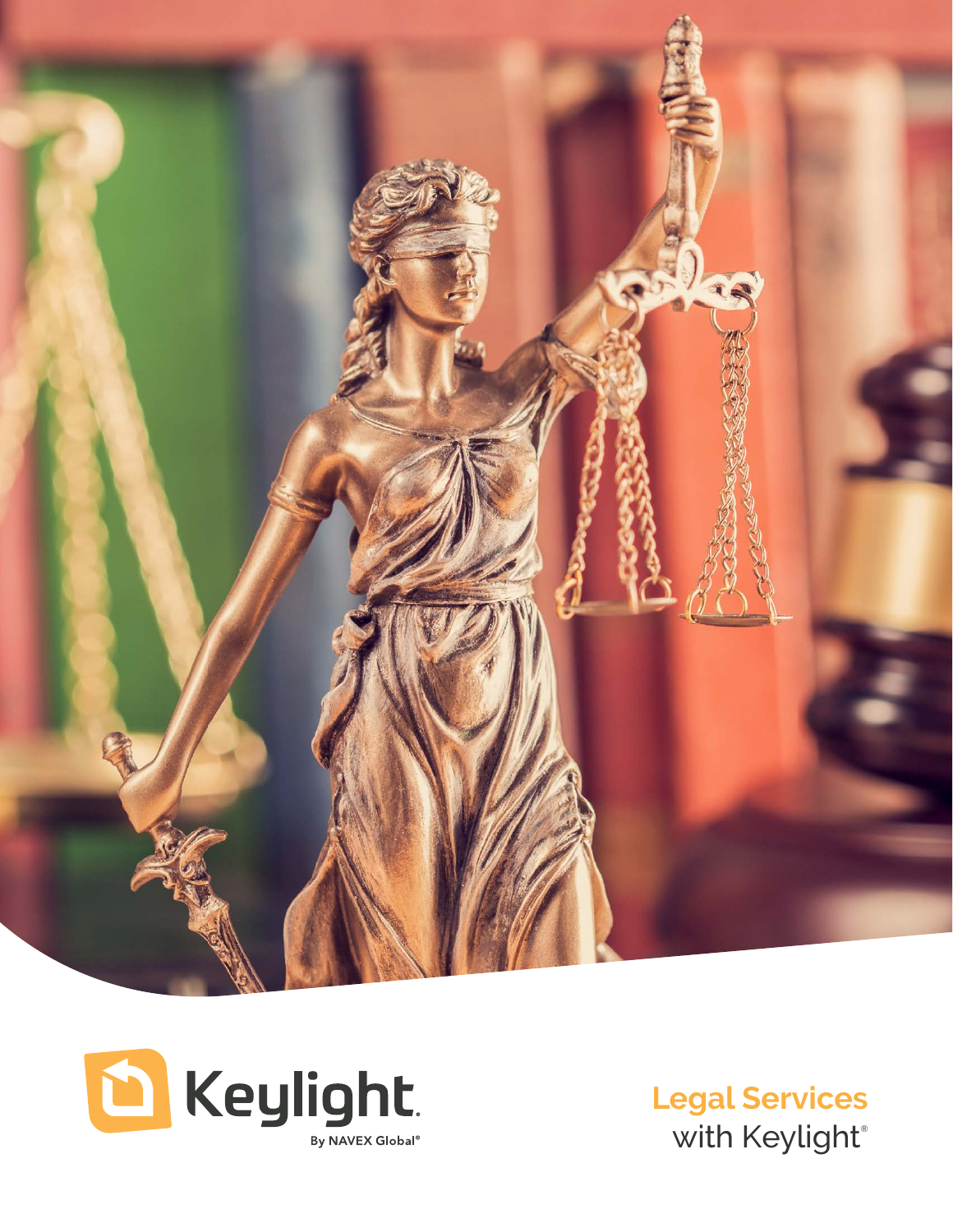After years of helping corporate clients comply with evolving regulations, law firms have in recent years become subject to increasing scrutiny. Firms are being challenged to comply with regulations their clients must follow. As a result, the legal sector has gone from being one of the least regulated industries to having a multitude of different guidelines to follow.

Most law firms lack the internal infrastructure and mature business processes to handle the relatively new responsibilities of compliance, risk, and audit management. They rely too heavily on physical documents, spreadsheets and shared drives to store and manage client data.

These disparate sources of information hinder the process of responding to client risk assessments and preparing for audits. This approach also puts client data at risk of being breached, which endangers the trust on which all attorney-client relationships depend. And relying

on manual processes wastes time and money, and diverts resources away from revenue-generating tasks.

The legal industry needs more efficient and effective methods to achieve objectives based on policies and international operational standards, control and manage threats that can disrupt its business, and ethically demonstrate compliance with laws, regulations and client directives.

This can be achieved using a governance, risk management, and compliance (GRC) solution, like Lockpath's Keylight® Platform.

A GRC approach helps businesses and organizations run more efficiently and deploy their resources in a manner conducive to their business goals. It centralizes information and provides greater visibility across an enterprise. It allows an organization to better manage all facets of compliance, risk management, and audit programs.

The Keylight Platform enables law firms to efficiently and effectively manage client audits, mitigate organizational risks, and demonstrate compliance by offering the following benefits:

- Reduces time spent on risk management, compliance activities, and audit preparation and execution by centralizing all documents and activities
- Automates business processes to increase program efficiency and effectiveness
- Simplifies data gathering through a central repository of previous questions/ answers
- Breaks down communication silos while increasing collaboration between departments

## **Client Assessments/Audits and Third-Party Management**

The Keylight Platform enables law firms to efficiently and effectively manage client audits, mitigate organizational risks, and demonstrate compliance

Whether dictated by the client, or by regulations and standards that now cover third parties, law firms are having their IT infrastructure, data security, and email policies intensely scrutinized and assessed by current and potential clients. A firm's policy management, client audit requirements, records management protocols, security controls, and content management procedures must be aligned, frequently reviewed and visible across the organization.

Third-party evaluations and audits contain similar questions that require input from across the firm. The Keylight Platform enables

firms to store inquiries in a reusable question bank, as well as to track previous responses and changes over time to streamline the third-party audit process. Users can also leverage Standard Information Gathering (SIG) assessment templates through the platform's integration with Shared Assessments content.

The platform also provides third

parties with a limited-access account to review the firm's finished questionnaires and associated controls.

Not only does the Keylight Platform streamline the process of being audited, it enables law firms to efficiently assess their vendors, suppliers and third parties for risk and compliance. Users can manage

the full vendor lifecycle from contract negotiation to review to termination using the Keylight

Platform.



## **Regulatory Compliance Requirements**

If you work with clients that are subject to HIPAA or Gramm-Leach-Bliley, then you, too, must comply with those regulations or risk losing those clients.

The Keylight Platform supports a content library to house rules, regulations, and best-practice frameworks, including ISO 27001/2, Personally Identifiable Information (PII) statues and HIPAA. Keylight's content library also supports extensive international privacy laws.

The platform's functionality also enables users to:

- Store all policies and procedures in one centralized location for quick and easy access.
- Easily leverage and customize pre-mapped policy templates, import your existing policies or build new policies and map them directly to relevant regulations.
- Map risks and controls to policies and authority

documents.

- Conduct policy reviews and gap analyses, and route issues via workflow for analysis and remediation.
- Facilitate continuous control monitoring, testing and remediation exercises.
- Set reminders for policy and procedure reviews on a userdetermined basis (annually, quarterly, etc.).



As law firms attract more regulatory scrutiny, they need a modern, automated approach to manage client audits, mitigate organizational risks and demonstrate regulatory compliance.